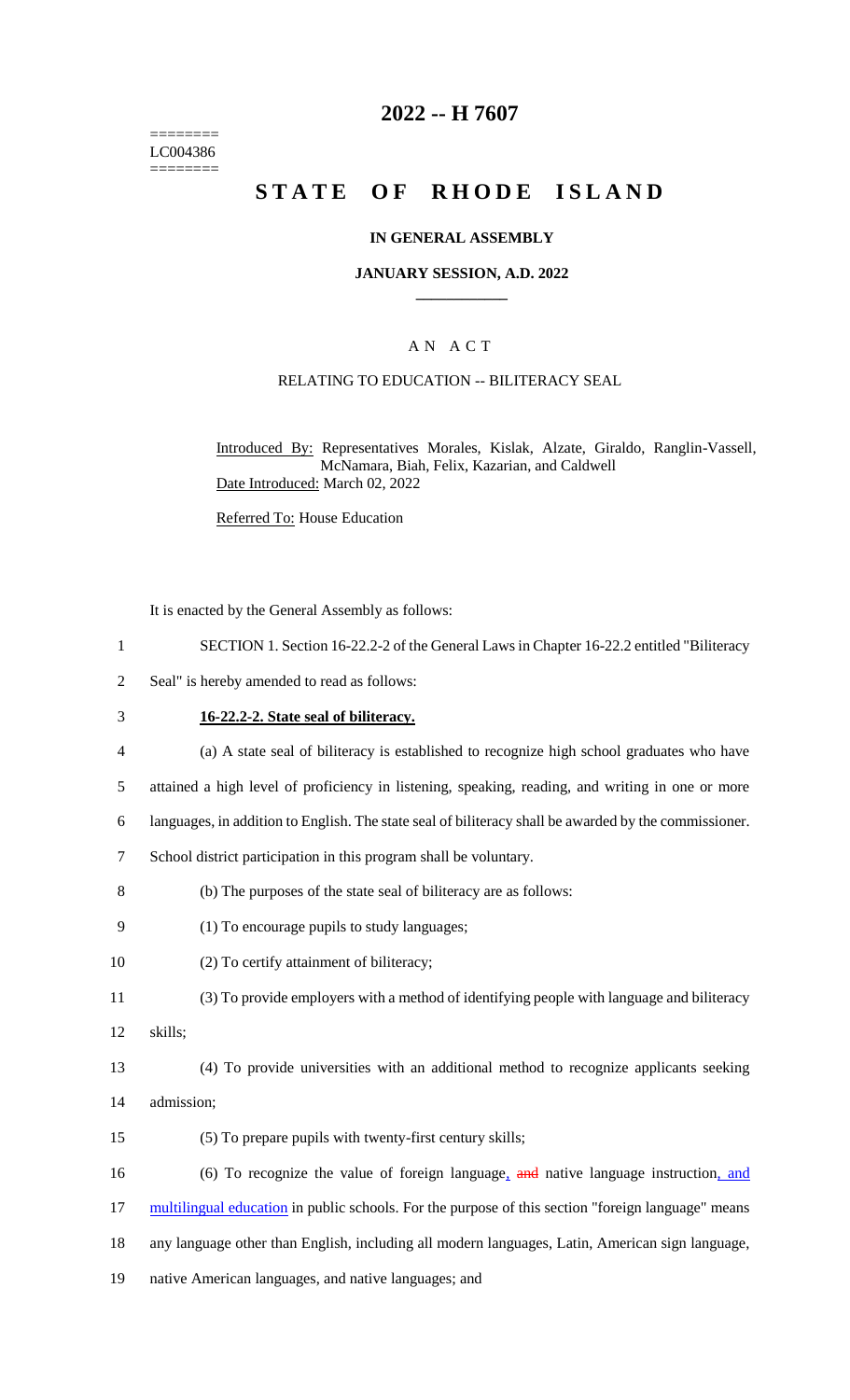- (7) To strengthen intergroup relationships, affirm the value of diversity, and honor the multiple cultures and languages of a community.
- (c)(1) The state seal of biliteracy certifies attainment of a high level of proficiency by a graduating high school pupil in one or more languages, in addition to English.
- (2) The Seal of Biliteracy can be achieved at two (2) levels:
- (i) The Rhode Island Gold Seal of Biliteracy will be awarded to students who have demonstrated their ability to narrate and describe in past, present, and future in a world language.
- Their language functions allow them to deal effectively with unanticipated complications. The gold
- level is aligned with the ACTFL "Advanced Low" Proficiency Guidelines (2012).
- 10 Students will earn a Gold Seal of "Biliteracy if they meet the performance standard on a 11 world language assessment from the Rhode Island department of education (RIDE)-approved
- assessment list.
- (ii) The Rhode Island Silver Seal of Biliteracy will be awarded to students who have 14 demonstrated their ability to create with the language, ask and answer simple questions and handle
- a simple transaction in a world language. The silver level is aligned with the ACTFL "Intermediate
- 16 Mid" Proficiency guidelines (2012).
- 17 Students will earn a Silver Seal of Biliteracy if they meet the performance standard on an
- English assessment and the silver-level performance standard on a world language assessment from
- 19 the RIDE-approved assessment list.
- (d) The council on elementary and secondary education shall promulgate such regulations of the commissioner as may be necessary to establish the criteria that students must achieve to earn a state seal of biliteracy, which may include, but shall not be limited to, attainment of units of credit in English language arts and languages other than English; passage of state assessments in English language arts and languages other than English; and passage of such additional assessments of foreign language proficiency as may be approved by the commissioner for this purpose.
- 
- (e) The commissioner shall do both of the following:
- (1) Prepare and deliver, to participating school districts, an appropriate insignia to be affixed to the diploma and transcript of the pupil indicating that the pupil has been awarded a state seal of biliteracy by the commissioner.
- (2) Provide other information they deem necessary for school districts to successfully participate in the program.
- (f) A school district that participates in the program under this section shall do both of the following:
- 

(1) Maintain appropriate records in order to identify pupils who have earned a state seal of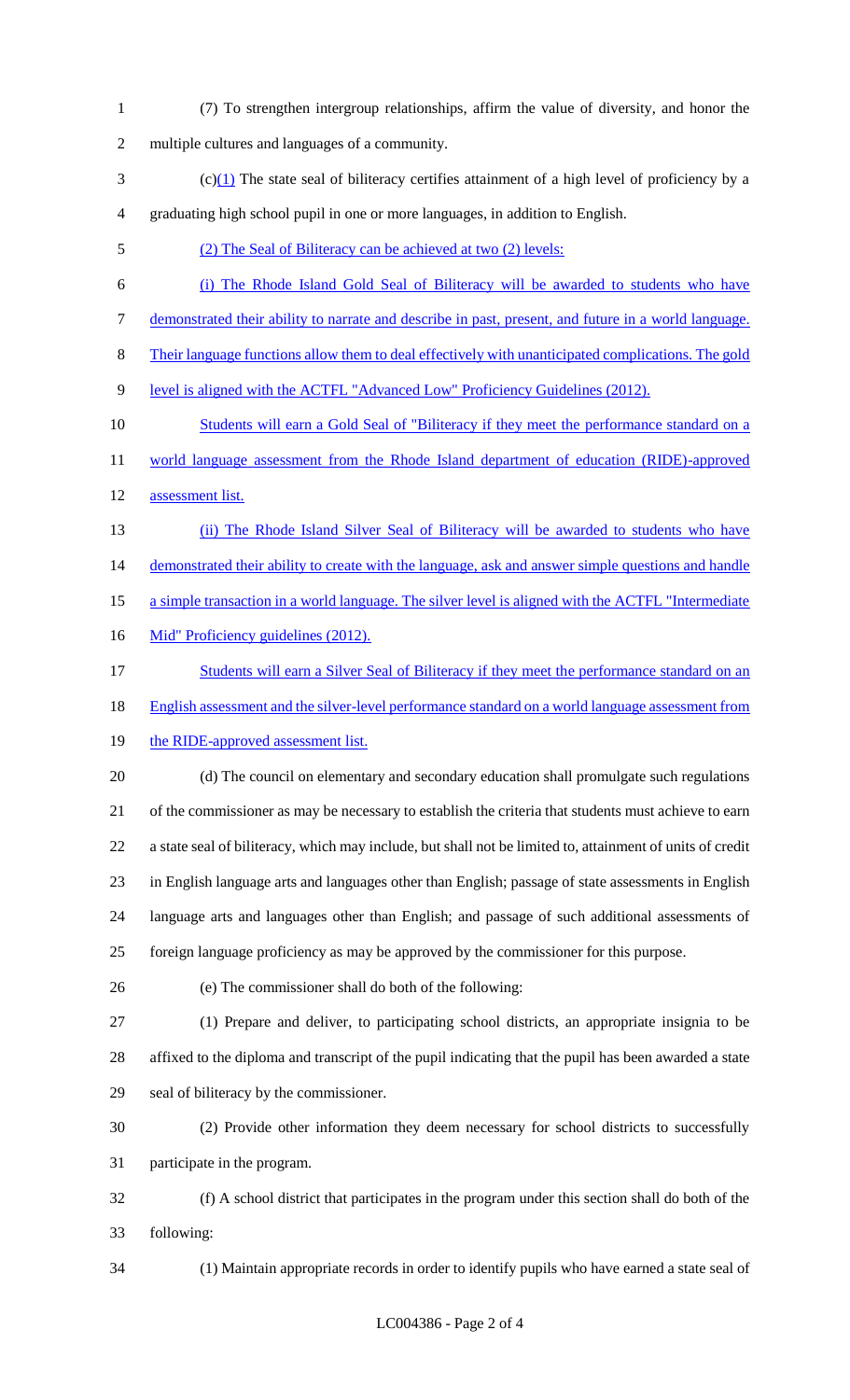- biliteracy.
- (2) Affix the appropriate insignia to the diploma and transcript of each pupil who earns a

state seal of biliteracy.

- (g) No fee shall be charged to a pupil pursuant to this section.
- SECTION 2. Chapter 16-22.2 of the General Laws entitled "Biliteracy Seal" is hereby amended by adding thereto the following section:
- **16-22.2-3. Earning college credit for the Seal of Biliteracy.**
- (a) For admissions purposes, each public university and public community college in this state shall accept the state Silver Seal of Biliteracy and the Gold Seal of Biliteracy as world language coursework if taken during high school and if a student's high school transcript indicates 11 that he or she will be receiving or has received the state Seal of Biliteracy. The amount of world 12 language coursework credit awarded would be based on the discretion of the respective public 13 university and public community college. (b) Each public community college and public university in this state shall establish criteria to translate a state Silver and Gold Seal of Biliteracy into course credit based on world language 16 course equivalencies identified by the community college's or university's faculty and staff and, upon request from an enrolled student, the community college or university shall award world 18 language course credit toward a minor, major or concentration in the language or general education course credit to a student who has received a state Seal of Biliteracy. Students enrolled in a public 20 community college or public university who have received a state Seal of Biliteracy must request
- course credit for their Seal within three (3) academic years after graduating from high school.
- (c) The criteria required pursuant to subsection (b) of this section shall be publicly
- displayed on the website of each public university and each public community college by June 30,
- 2024.
- SECTION 3. This act shall take effect upon passage.

======== LC004386 ========